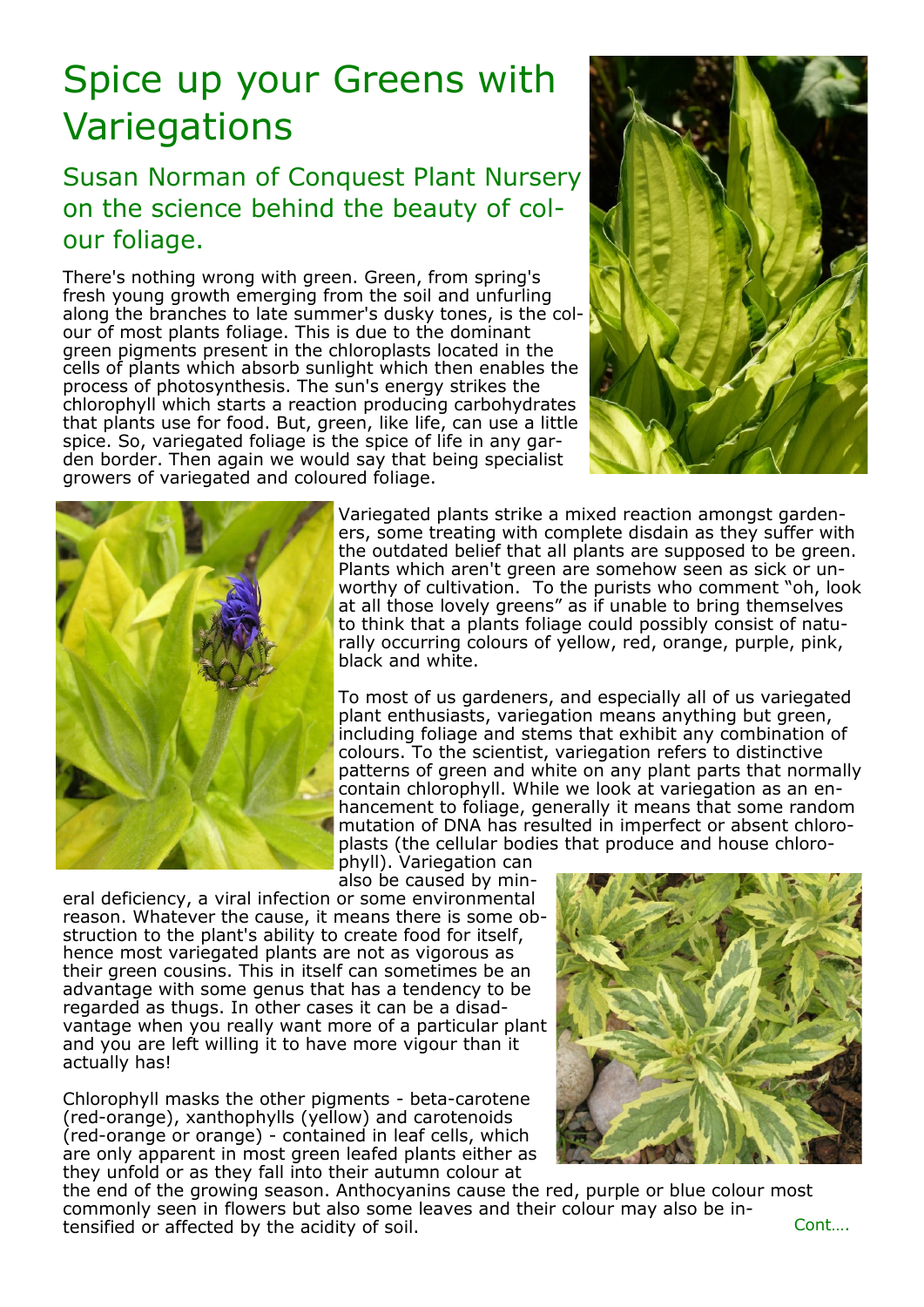Variegated plants are most appreciated by serious plant collectors, probably because of



their uniqueness. If everyone has a green form of plant X, then the plant collector naturally wants to have the variegated form, often simply to be different. To a certain extent that's how our nursery started as many places only stocked one or two variegated or coloured foliage plants for the gardening public. Many variegated plants are so unusual that they will forever be relegated to the status of collector plants. Being plant collectors, we value these plants some for their beauty of foliage, but most for their being something different from the average garden plant supplied in many garden centres. Gardeners with inquiring minds they want to know what qualifies as variegation. Variegation in plants is defined as the normal green portion of

the plant leaf being replaced by white, cream, yellow, or occasionally other colours, which may be in the form of blotches or stripes. The variegations can occur on the edge of the leaves (marginate variegation), or in

the centre of the leaf (medio variegation.) Variegated plants which have a neat regular leaf margin of white or gold tend to be the most accepted by gardeners whereas those less accepted are where the foliage is streaked with uneven patterning.

These are usually the plants most highly valued by the variegated plant connoisseur although we must admit that in some cases some varieties resemble a classic case of micronutrient deficiency and even we have questioned whether it was worthy of purchasing or growing.

The biggest challenge to gardeners is how to blend large numbers of these plants into the garden. The Japanese who





are keen variegat-

ed plant connoisseurs suggest that once you can appreciate the beauty, subtlety and intricate patterning of variegated foliage are you a true gardener having made the full transition from a love of the conventional and superficial beauty of flowers! They should know having grown variegated plants for at least 150 years longer than we have in the West.

As with all brightly variegated plants, they show off best when contrasted against a dark background. Whether planted against a mostly green hedge, or a larger backdrop of deciduous trees, some background is needed to properly display variegated trees and shrubs. Others convince you they're blooming when they're not – an advantage over flowering plants with only short periods of bloom for 4-6 weeks on average.

Many gardeners use variegated and Cont...